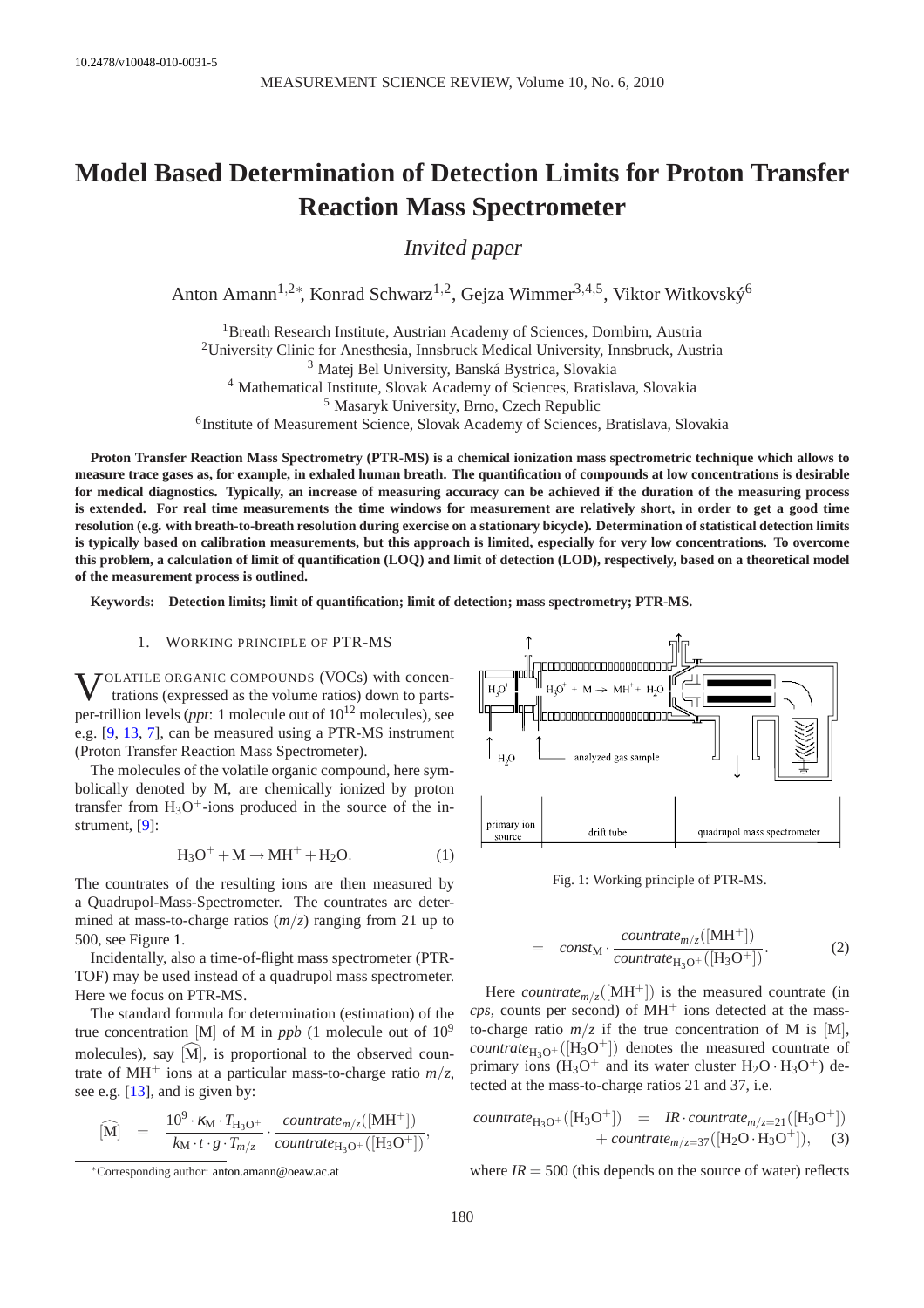the isotopic ratio of the species  $H_3^{18}O^+$  and  $H_3^{16}O^+$ . The massto-charge ratio of  $m/z = 37$  refers to the water cluster  $H_2O$ .  $H_3O^+$  (other water clusters are neglected).

Further,  $\kappa_M$  is a calibration constant for the compound M,  $k_M$  is the reaction constant of protonation reaction [\(1\)](#page-0-1) for M,  $t$ is the reaction time, *g* is number of molecules in unit volume of sample gas, and the factors  $T_{m/z}$  and  $T_{H3O^+}$  are the transmission efficiencies for MH<sup>+</sup> and  $H_3O^+$  ions, see e.g. [\[5\]](#page-7-0).

For PTR-MS, the reaction time *t* is represented by the drift time of precursor ions  $H_3O^+$  within the drift tube. The calculation of the drift time is based on the standard ion mobility of  $H_3O^+$  in nitrogen adjusted to the actual temperature and pressure in the drift tube, [\[18\]](#page-8-3).

The constant  $k_M$  and the transmission coefficients  $T_{m/z}$  and  $T_{H_2O^+}$  are known for several compounds, for an overview see e.g. [\[19\]](#page-8-4). For simplicity, in this paper we consider as a typical value  $k_\text{M} \approx 2.0 \cdot 10^{-9} \text{ cm}^3 \cdot \text{particles}^{-1} \cdot \text{sec}^{-1}$ , and  $T_{\text{H}_2\text{O}^+}/T_{m/z} \approx 1$ , respectively.

Note that [M] is used to denote the true concentration of the compound M which is estimated by the PTR-MS measurements, i.e. we assume that [M] is (known or unknown) constant (non-stochastic term). Further,  $\tilde{[M]}$  is used to denote the estimated concentration of M, based on the measurements, and as such it is a random variable (stochastic term).

It is important to emphasize that the probability distribution of  $[M]$  functionally depends on the true concentration  $[M]$ , on the level (concentration) of the background noise, say [N], and the time-span of the PTR-MS measurements (here we assume common dwell time  $\tau$  for count-measurements of the primary ions as well as of the MH<sup>+</sup> ions.

# 1.1. Determination of concentration based on PTR-MS measurements

A typical set of parameters for PTR-MS measurements is given in Table  $1<sup>1</sup>$  $1<sup>1</sup>$ , see also [\[16\]](#page-8-5).

For this setting an observed countrate *countrate*<sub>*m*/*z*</sub>([MH<sup>+</sup>])

of 184.8 *cps* leads to an estimated concentration of  $\tilde{M}$  = 1 *ppb*.

## 2. DETECTION LIMITS

Determination of detection limits is critical in meeting the needs of analytical science. Data users must understand the limitations of reporting the analytical data measured down to

<span id="page-1-0"></span>Table 1: Typical values of PTR-MS parameters:  $\kappa_M$  - calibration constant;  $k_M$  reaction rate constant;  $t$  - reaction time;  $g$  - number of particles in unit volume  $(V = 1 \text{ cm}^3)$  of sample gas; *const*<sub>M</sub> total (summaric) constant; *Mean* (*countrate*<sub>H<sub>3</sub>O+([H<sub>3</sub>O<sup>+</sup>])) - mean</sub> countrate of the precursor ions counts (counts per second).

| PTR-MS setting/parameter                                                                                         |                      |
|------------------------------------------------------------------------------------------------------------------|----------------------|
| $\kappa_{\rm M}$                                                                                                 | $\approx$ 1          |
| $k_{\rm M}$ [cm <sup>3</sup> · particles <sup>-1</sup> · sec <sup>-1</sup> ]                                     | $2.0 \cdot 10^{-9}$  |
| $t$ [sec]                                                                                                        | $1.01 \cdot 10^{-4}$ |
| g $[particles \cdot cm^{-3}]$                                                                                    | $5.4 \cdot 10^{16}$  |
| $T_{\rm H_3O^+}/T_{m/z}$                                                                                         | $\approx$ 1          |
| $constM$ [ppb]                                                                                                   | $9.2 \cdot 10^{4}$   |
| <i>Mean</i> ( <i>countrate</i> <sub>H<sub>3</sub>O<sup>+</sup>([H<sub>3</sub>O<sup>+</sup>])) [<i>cps</i>]</sub> | $1.7 \cdot 10^{7}$   |

their detection limits in order to minimize the risk of making poor decisions, see [\[15\]](#page-8-6). The typical measures for detection limits are the limit of quantification (LOQ) and the limit of detection (LOD), respectively. Roughly speaking, LOQ represents a concentration at which quantitative results can be reported with a high degree of confidence. LOD is the lowest concentration (quantity) of a substance that can be distinguished from the absence of that substance (blank analyte). It is important to emphasize that the detection limits (determined for specific measured substance) strongly depend on the possible background noise.

The standard method for determination of the detection limits is typically based on calibration series (statistical approach).

## 2.1. Limit of quantification (LOQ)

Unfortunately, there is no unique and unambiguous definition of LOQ, for more details and further discussion see the Appendix 1. In this paper LOQ is understood (in accordance with other interpretations) as such minimal increase of concentration (i.e. difference of true concentrations) that the observed (measured) values of concentrations can be attributed to distinct concentrations of the substance with a high degree of confidence.

In other words, the limit of quantification of a given substance M with its true concentration [M], is such minimal concentration, say LOQ<sub>[M]</sub>, that concentration measurements at [M] and at  $[M] + \text{LOQ}_{[M]}$ , respectively, can be attributed to distinct concentrations of the substance with high degree of confidence.

Let  $[M]_1 < [M]_2$  are two distinct concentrations of the substance M. Then the limit of quantification for concentration [M]<sub>1</sub> is defined as  $LOQ_{[M]_1} = [M]_2 - [M]_1$ , where  $[M]_2$  is such concentration of the compound M that

<span id="page-1-2"></span>
$$
\frac{Std\left(\widehat{[M]}_1\right) + Std\left(\widehat{[M]}_2\right)}{Mean\left(\widehat{[M]}_2\right) - Mean\left(\widehat{[M]}_1\right)} = \frac{1}{k}.
$$
\n(4)

<span id="page-1-1"></span><sup>&</sup>lt;sup>1</sup>Amount of substance is a standards-defined quantity that measures the size of an ensemble of elementary entities, such as atoms, molecules, electrons, and other particles. The number of particles (molecules) in unit volume of sample gas, denoted by *g*, could be derived by the following considerations: The amount of sample gas, measured in *moles*, in the volume *V* is given by the ideal gas law as  $n = p \cdot V / (R \cdot T)$ , where p is the absolute pressure (e.g. 2.4 *mbar* = 240 *Pascal*), *V* is the volume (here  $V = 1$  *cm*<sup>3</sup>), *R* is the universal gas constant  $(8.314472 \text{ J} \cdot \text{mol}^{-1} \cdot \text{K}^{-1})$  and *T* is the absolute temperature (e.g. 323 *K*). A typical amount of sample gas in unit volume  $V = 1$  *cm*<sup>3</sup>, measured in *moles*, is then 8.9371 ·  $10^{-8}$  *mol*· $cm^{-3}$ . The number of particles in volume *V* is  $g = n \cdot N_A$ , where  $N_A = 6.0221415 \cdot 10^{23}$   $mol^{-1}$  is Avogadro constant. So, typically there are  $5.3818 \cdot 10^{16}$  *particles* in 1 *cm*<sup>3</sup>.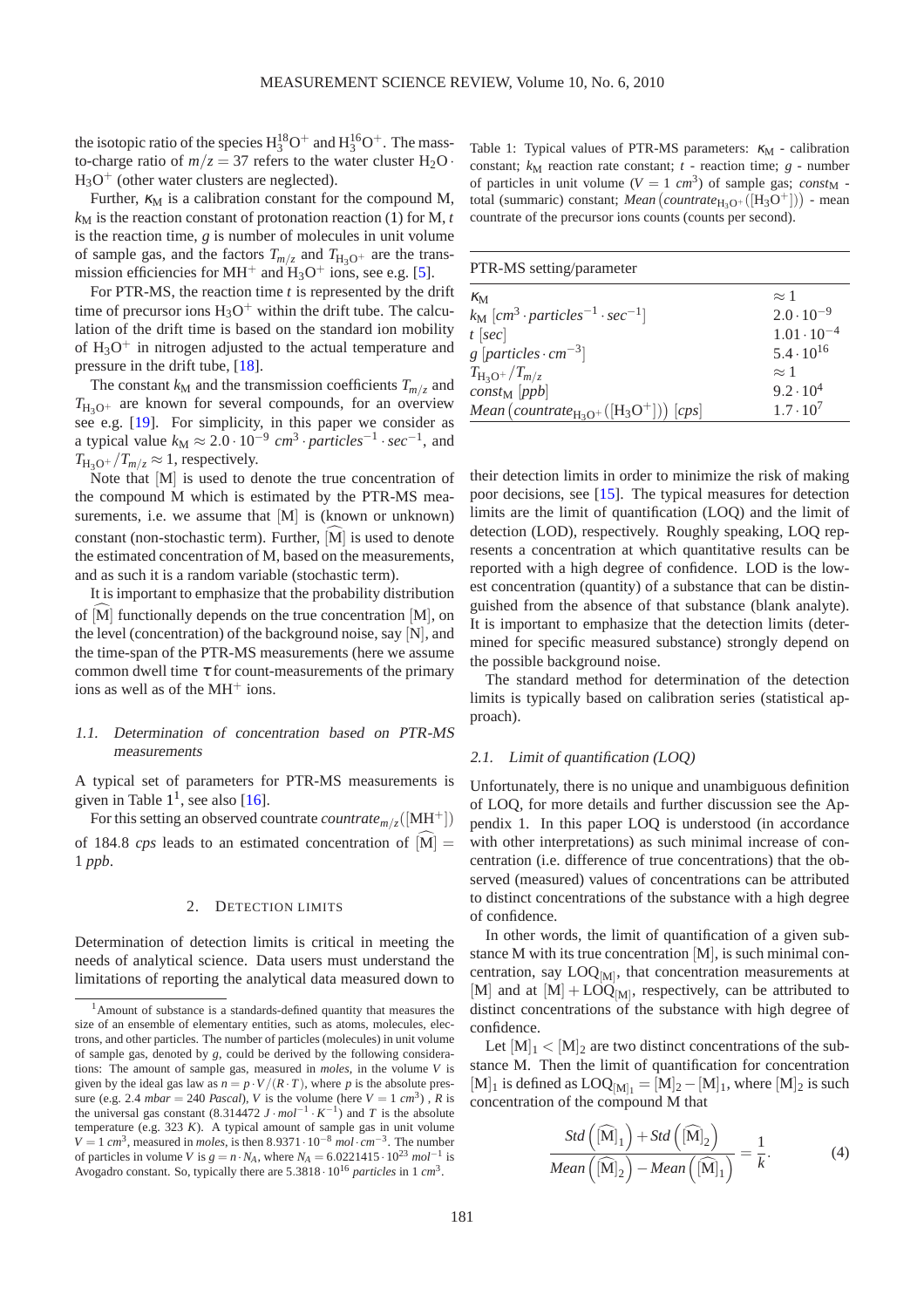<span id="page-2-0"></span>

Fig. 2: The definition of the limit of quantification (LOQ) is illustrated. The solid line represents the mean value of the probability distribution of the measured signal  $Mean([M])$ , the dashed lines represent the values  $Mean\left(\widehat{[M]}\right) \pm k \cdot Std\left(\widehat{[M]}\right)$ .

Here, *k* denotes the select (pre-specified) constant (in this paper, we consider the value  $k = 3$ ), *Mean*  $((\widehat{M})^T)$  and *Std*  $((\widehat{M})^T)$ denote the mean value and the standard deviation of the random variable  $[M]$ , respectively. For more details see Figure [2.](#page-2-0)

## 2.2. Limit of detection (LOD)

The limit of detection is the lowest quantity of a substance (compound M) that can be distinguished from the absence of that substance within a stated confidence limit. In general, the limit of detection depends on the particular compound M and on the on the probability distribution of the observable noise measured with blank analyte (i.e. in absence of compound M).

Throughout this work, the following interpretation will be used: The limit of detection, say  $\text{LOD}_M$ , is a specific value in the true concentration domain. The  $\text{LOD}_M$  equals to such concentration [M] of the compound M, that its measured value  $\widehat{M}$  is with probability of 99% above the 99%-percentile of the probability distribution of the noise measured with blank analyte, i.e. with  $[M] = 0$ , see Figure [3.](#page-2-1)

Notice that  $LOD<sub>M</sub>$  is by definition equal to zero if the (background) noise is absent.

References to alternative definitions of LOD and a detailed explanation of the standard statistical approach based on the calibration experiment with normal (Gaussian) measurement errors can be found in the Appendix 1.

# 3. MODEL-BASED DETERMINATION OF DETECTION LIMITS FOR PTR-MS

## 3.1. Probability model of PTR-MS measurements

The measured counts at a single mass-to-charge ratio follow a Poisson distribution for PTR-MS, see [\[5,](#page-7-0) [17,](#page-8-7) [6,](#page-7-1) [10\]](#page-8-8).

<span id="page-2-1"></span>

Fig. 3: The definition of the limit of detection (LOD) is illustrated. The solid line represents the mean value of the probability distribution of the measured signal  $Mean([M])$ , the dashed lines represent the 99%-percentile and 1%-percentile of the measured signal, respectively. The mean value of the probability distribution of the concentration measurements of the blank analyte is denoted by  $Mean([M]_{[M]=0})$ . The LOD definition indicates the true concentration for which the 1%-percentile of the measured signal is equal to the 99%-percentile of the measured concentration of the blank analyte.

Based on the formula [\(2\)](#page-0-2) we will assume that the theoretical model for probability distribution of  $\tilde{M}$  is proportional to the ratio of two independent Poisson-distributed random variables,  $\tau \cdot countrate_{m/z}([MH^+])$  and  $\tau \cdot countrate_{H_3O^+}([H_3O^+])$ (i.e. counts per dwell time  $\tau$ ) with the parameters  $\lambda_{m/z}^{\tau}([M])$ and  $\lambda_{H_3O^+}^{\tau}([H_3O^+])$  which depend on the true values of [M] and  $[H_3O^+]$ , respectively. So, we have

$$
\tau \cdot countrate_{m/z}([MH^+]) \sim \text{Poisson}(\lambda_{m/z}^{\tau}([M])),\qquad(5)
$$

 $\tau \cdot countrate_{H_3O^+}([H_3O^+]) \sim \text{Poisson}(\lambda_{H_3O^+}^{\tau}([H_3O^+]))$ . (6) Under stable measuring conditions it is quite natural to assume that  $\lambda_{m/z}^{\tau}([M]) = \tau \cdot \lambda_{m/z}([M])$  and  $\lambda_{H_3O^+}^{\tau}([H_3O^+]) =$  $\tau \cdot \lambda_{H_3O^+}([H_3O^+]).$ 

The parameters  $\lambda_{m/z}^{\tau}([M])$  and  $\lambda_{H_3O^+}^{\tau}([H_3O^+])$  represent the mean values of the random variables measuring counts of the MH<sup>+</sup> ions at  $m/z$  and the precursor ions  $H_3O^+$  (and its water cluster) during the dwell time  $\tau$ . The parameters  $\lambda_{m/z}([M])$  and  $\lambda_{H_3O^+}([H_3O^+])$  are the intensity parameters of the Poisson distributed random variables measuring counts of the ions during the unit time of  $\tau = 1$  *sec*.

If the detected counts of the MH<sup>+</sup> ions at  $m/z$  are affected by the independent background noise with the constant intensity parameter  $\lambda_{m/z}^N = \lambda_{m/z}^N([N])$ , where [N] is the true concentration of the noise measured at  $m/z$  independent of the concentration [M], then we get

<span id="page-2-2"></span>
$$
\lambda_{m/z}([M]) = \lambda_{m/z}^S([M]) + \lambda_{m/z}^N,
$$
\n(7)

where  $\lambda_{m/z}^S([M])$  is the mean intensity of the detected counts exclusively due to the concentration [M] of the substance M.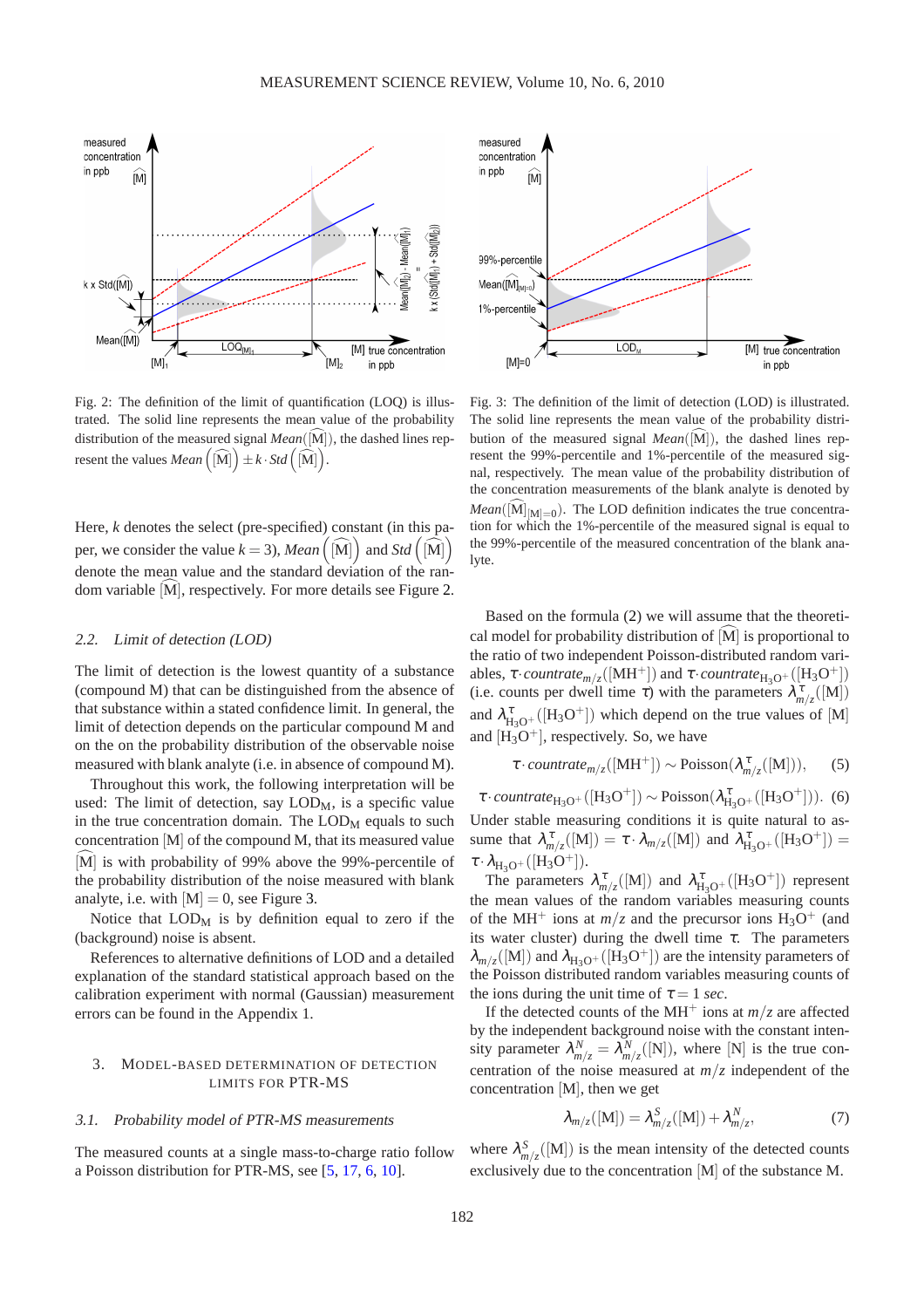The intensity parameters  $\lambda_{m/z}^{\tau}([M])$  and  $\lambda_{H_3O^+}^{\tau}([H_3O^+])$ can be (in a natural way) estimated by the observed counts during the dwell time  $\tau$ . For Poisson distributed random variable, the mean value is equal to its intensity parameter, and the standard deviation is equal to the square root of this parameter.

The distribution of the ratio of two independent Poisson distributed random variables was derived by Arendacká *et al.* in [\[1\]](#page-7-2), where the exact analytic expressions for cumulative distribution function (cdf) as well as for the mean and the variance was given.

As the countrate *countrate*<sub>H<sub>3</sub>O<sup>+</sup></sub> ([H<sub>3</sub>O<sup>+</sup>]) of precursor ions is typically large,  $\lambda_{H_3O^+}([H_3O^+]) \approx 1.7 \cdot 10^7$  cps, then for a known value of  $\tau \cdot \lambda_{H_3O^+}([H_3O^+])$  and for fixed dwell time  $\tau$ the approximate formulas for mean and standard deviation of the measured concentrations  $[M]$  are given by

<span id="page-3-2"></span>
$$
Mean([\widehat{M}]) \approx const_{M} \cdot \frac{\lambda_{m/z}([M])}{\lambda_{H_3O^+}([H_3O^+])},
$$
 (8)

$$
Std([\widehat{M}]) \approx const_{M} \cdot \frac{\sqrt{\lambda_{m/z}([M])}}{\sqrt{\tau} \cdot \lambda_{H_3O^+}([H_3O^+])}. \quad (9)
$$

For large concentrations [M] the distribution of the random variable  $[M]$  can be well approximated by a normal and/or log-normal distribution, respectively, for more details see [\[1\]](#page-7-2).

## 3.2. PTR-MS measurements with the blank analyte

In order to characterize the distribution of measurements with the blank analyte the following experiment was performed: Dry, filtered room air (i.e. a mixture of  $N_2 \sim 80\%$ ,  $O_2$  and  $CO_2 \sim 20\%$ ) was measured using a PTR-MS with a dwell time of one second for each ion. At most of the  $m/z$ , no signal should be visible since there is no compound included in the sample which could raise a signal. Nevertheless, ions beside  $H_3O^+$  may come form the source and rise a signal or contaminations within the tubing system may arise.

Table [2](#page-3-0) reports the mean countrates of 41 independently repeated measurements of blank analyte measured at selected  $m/z$  with a possible explanation of the noise source (either the explained (identified) contaminations as well as their assumed origin, or the unexplained (unidentified) contaminations of the sample and/or tubing system).

For example, at  $m/z$  59 most probably some acetone is measured (mean countrate is 24 counts). According to the proton transfer reaction, nitrogen as well as carbon dioxide should not be protonated since their proton-affinity is lower than the one of water. Nevertheless, since at the drift tube an electric field is applied, this reaction as well as a charge transfer may take place.

<span id="page-3-0"></span>Table 2: The mean countrates of 41 PTR-MS measurements with blank analyte measured at selected *m*/*z*. The symbol "?" was added to indicate possible explanation.

| m/z | mean countrate | assumed origin                     |
|-----|----------------|------------------------------------|
|     |                |                                    |
| 21  | 66511          | $H_3O^+$ -isotope                  |
| 22  | 26             | $H_3O^+$ -isotope                  |
| 23  | 0.1220         | unexplained noise                  |
| 24  | 0.0732         | unexplained noise                  |
| 25  | 0.1220         | unexplained noise                  |
| 26  | 0.0732         | unexplained noise                  |
| 27  | 0.8537         | unexplained noise                  |
| 28  | 142            | ?: charged $N_2$                   |
| 29  | 16788          | ?: protonated $N_2$                |
| 30  | 24778          | $NO+$                              |
| 31  | 150            | $NO^+$ -isotope                    |
| 32  | 340500         | $O_2^+$                            |
| 33  | 1563           | $O_2^+$ -isotope, methanol         |
| 34  | 1721           | $O_2^+$ -isotope, methanol-isotope |
| 37  | 257500         | $H_2O \cdot H_3O^+$                |
| 38  | 365            | $H_2O \cdot H_3O^+$ -isotope       |
| 39  | 1021           | $H_2O \cdot H_3O^+$ -isotope       |
| 44  | 43             | ?: charged $CO2$                   |
| 45  | 606            | ?: protonated $CO2$                |
| 46  | 121            | main core ions                     |
| 47  | 178            | main core ions                     |
| 55  | 35             | $(H_2O)_2 \cdot H_3O^+$            |
| 59  | 24             | ?: acetone contamination           |
|     |                |                                    |

## 3.3. Determination of LOQ

Based on [\(4\)](#page-1-2) the limit of quantification  $\text{LOQ}_{[M]}$  is defined as a solution of the equation

<span id="page-3-1"></span>
$$
\frac{Std\left(\widehat{[M]}\right) + Std\left(\left[\left[M\right] + \widehat{LOQ}_{[M]}\right]\right)}{Mean\left(\left[\left[M\right] + \widehat{LOQ}_{[M]}\right]\right) - Mean\left(\widehat{[M]}\right)} = \frac{1}{k},\qquad(10)
$$

with the selected constant  $k = 3$ .

Further, we assume that the measurement device (PTR-MS) was properly calibrated, i.e. the calibration constant <sup>κ</sup>*<sup>M</sup>* is such that the mean of the measured concentration  $[M]$ , adjusted for the noise, is an unbiased estimator of the true concentration [M], i.e.

$$
Mean([M]) - [N] \approx [M], \tag{11}
$$

or equivalently,

<span id="page-3-3"></span>
$$
Mean([\widehat{M}]) \approx [M] + [N], \tag{12}
$$

where  $[N]$  denotes the mean concentration of the background noise measured at given *m*/*z*.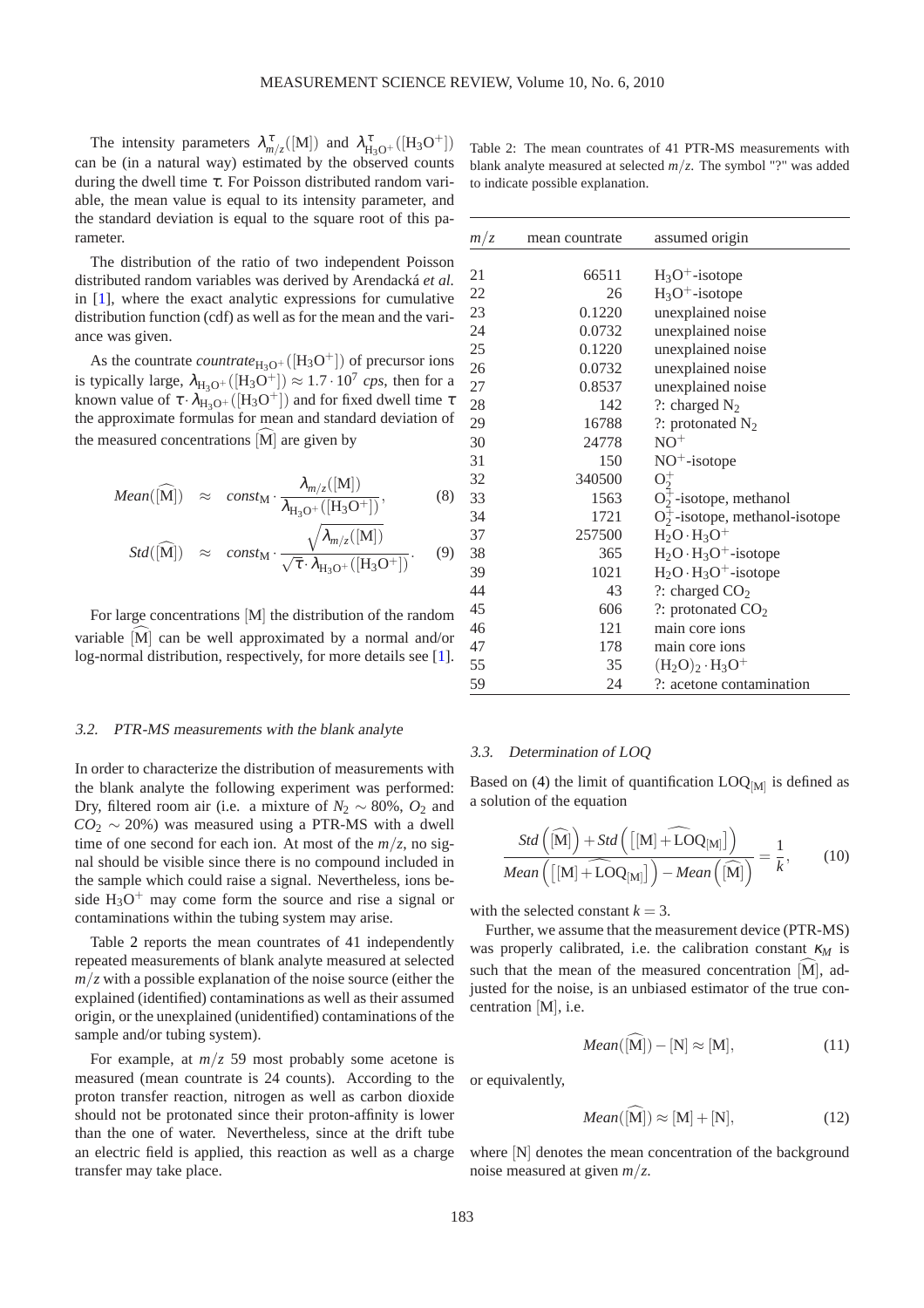Then, from  $(10)$ , and by using the results  $(8)$ ,  $(9)$ , and  $(12)$ , we obtain  $LOG_{[M]}$  as a solution to the equation

<span id="page-4-0"></span>
$$
LOQ_{[M]} = \frac{3 \cdot \alpha}{\sqrt{\tau}} \left( \sqrt{[M] + [N] + LOQ_{[M]}} + \sqrt{[M] + [N]} \right).
$$
\n(13)

where  $\alpha = \sqrt{\frac{\text{const}_{M}/\lambda_{H_3O} + (\text{[H}_3O^+)]}{H_3O^+}}$ . For typical PTR-MS setting, as given in Table [1,](#page-1-0) we get  $\alpha \approx 0.074$ .

Alternatively, the limit of quantification can be computed as

<span id="page-4-1"></span>
$$
LOQ_{[M]} = \lambda_{m/z} (LOQ_{[M]}) \cdot \frac{const_M}{\lambda_{H_3O^+}([H_3O^+])},\qquad(14)
$$

where the intensity parameter  $\lambda_{m/z} (LOQ_{[M]})$  is given as a solution to the equation

<span id="page-4-2"></span>
$$
\lambda_{m/z}(\text{LOQ}_{[M]}) = \frac{3}{\sqrt{\tau}} \left( \sqrt{\lambda_{m/z}([M]) + \lambda_{m/z}(\text{LOQ}_{[M]})} + \sqrt{\lambda_{m/z}([M])} \right). \tag{15}
$$

The above mentioned algorithms for computing  $\text{LOQ}_{\text{[M]}}$ could be written as a few command lines in standard software packages. (e.g. MATLAB), see the Appendix 2.

As noted above, the limit of quantification depends on the compound M, on its true concentration [M] (useful signal), on the concentration of the background noise [N], and on the dwell time <sup>τ</sup>. In order to emphasize this dependence we will alternatively use the notation

$$
LOQ_{[M]} = LOQ^{\tau}_{[M],[N]}.
$$
 (16)

# **3.3.1. Example**

Let the true concentration of the compound M is  $[M] = 0$  *ppb*. the mean (true) concentration of the background noise N measured at given  $m/z$  is  $[N] = 0$  *ppb*, and the selected dwell time is  $\tau = 1$  *sec*. Then, based on the equation [\(13\)](#page-4-0), we get the limit of quantification

$$
LOQ_{[M]} = LOQ_{[M]=0,[N]=0}^{\tau=1} = 0.05 \; ppb. \tag{17}
$$

## <span id="page-4-3"></span>**3.3.2. Example**

Let the true concentration of the compound M is  $[M] = 0$  *ppb*, the mean concentration of the background noise N measured at given  $m/z$  is  $[N] = 0.13$  *ppb*, and the selected dwell time is  $\tau = 1$  *sec*. Then, based on the equation [\(13\)](#page-4-0), we get the limit of quantification

$$
LOQ_{[M]} = LOQ_{[M]=0,[N]=0.13}^{\tau=1} = 0.208 \; ppb. \tag{18}
$$

Notice, that the same values of the limit of quantification  $\text{LOQ}_{\text{[M]}}$  can be computed using equations [\(14\)](#page-4-1), [\(15\)](#page-4-2), and [\(7\)](#page-2-2):

#### **3.3.3. Example**

Let the true concentration of the compound M measured at given  $m/z$  is  $[M] = 0$  ppb with  $\lambda_{m/z}([M]) = \lambda_{m/z}^S([M]) +$ 

 $\lambda_{m/z}^N = 0 + 24 = 24$  *counts* (i.e. with the mean value of the background noise  $[N] = 0.13$  *ppb*), and the selected dwell time is  $\tau = 1$  *sec.* 

Then, based on the equation [\(15\)](#page-4-2), we get

$$
\lambda_{m/z} \left( \text{LOQ}_{\text{[M]}} \right) = 38.4 \text{ counts},\tag{19}
$$

and finally, from [\(14\)](#page-4-1), we get

$$
LOQ_{[M]} = 0.208 \, ppb,\tag{20}
$$

what is in agreement with the results of the Example [3.3.2.](#page-4-3)

# <span id="page-4-4"></span>**3.3.4. Example**

Let the true concentration of the compound M measured at given  $m/z$  is  $[M] = 10$  *ppb*, the mean concentration of the background noise N is  $[N] = 0.13$  *ppb*, and the selected dwell time is  $\tau = 1$  *sec.* 

Then, based on the equation [\(13\)](#page-4-0), we get the limit of quantification

$$
LOQ_{[M]} = LOQ_{[M]=10,[N]=0.13}^{\tau=1} = 1.45 \, ppb. \tag{21}
$$

If we change the selected dwell time to  $\tau = 10$  *sec*, we get the limit of quantification

$$
LOQ_{[M]} = LOQ_{[M]=10,[N]=0.13}^{\tau=10} = 0.45 \; ppb. \tag{22}
$$

## **3.3.5. Example**

Let the true concentration of the compound M measured at given  $m/z$  is  $[M] = 10$  ppb with  $\lambda_{m/z}([M]) = \lambda_{m/z}^S([M]) +$  $\lambda_{m/z}^N = 1848 + 24 = 1872$  *counts* (i.e. with the mean value of the background noise  $[N] = 0.13$  *ppb*), and the selected dwell time is  $\tau = 1$  *sec.* 

Then, based on the equation [\(15\)](#page-4-2), we get

$$
\lambda_{m/z} \left( \text{LOQ}_{\text{[M]}} \right) = 268.6 \text{ counts},\tag{23}
$$

and finally, from [\(14\)](#page-4-1), we get

$$
LOQ_{[M]} = 1.45 \, ppb,\t(24)
$$

what is in agreement with the results of the Example [3.3.4.](#page-4-4)

#### 3.4. Determination of LOD

The limit of detection depends on the particular compound M and on the probability distribution of  $[N]$  — the measured concentration of the background noise N, i.e. the concentration measured with the blank analyte (in absence of compound M, i.e.  $[M] = 0$ , which in fact depends on [N], the true concentration of N, and on the dwell time  $\tau$ .

In order to emphasize this dependence we will alternatively use the notation

$$
LOD_M = LOD_{M,[N]}^{\tau}.
$$
 (25)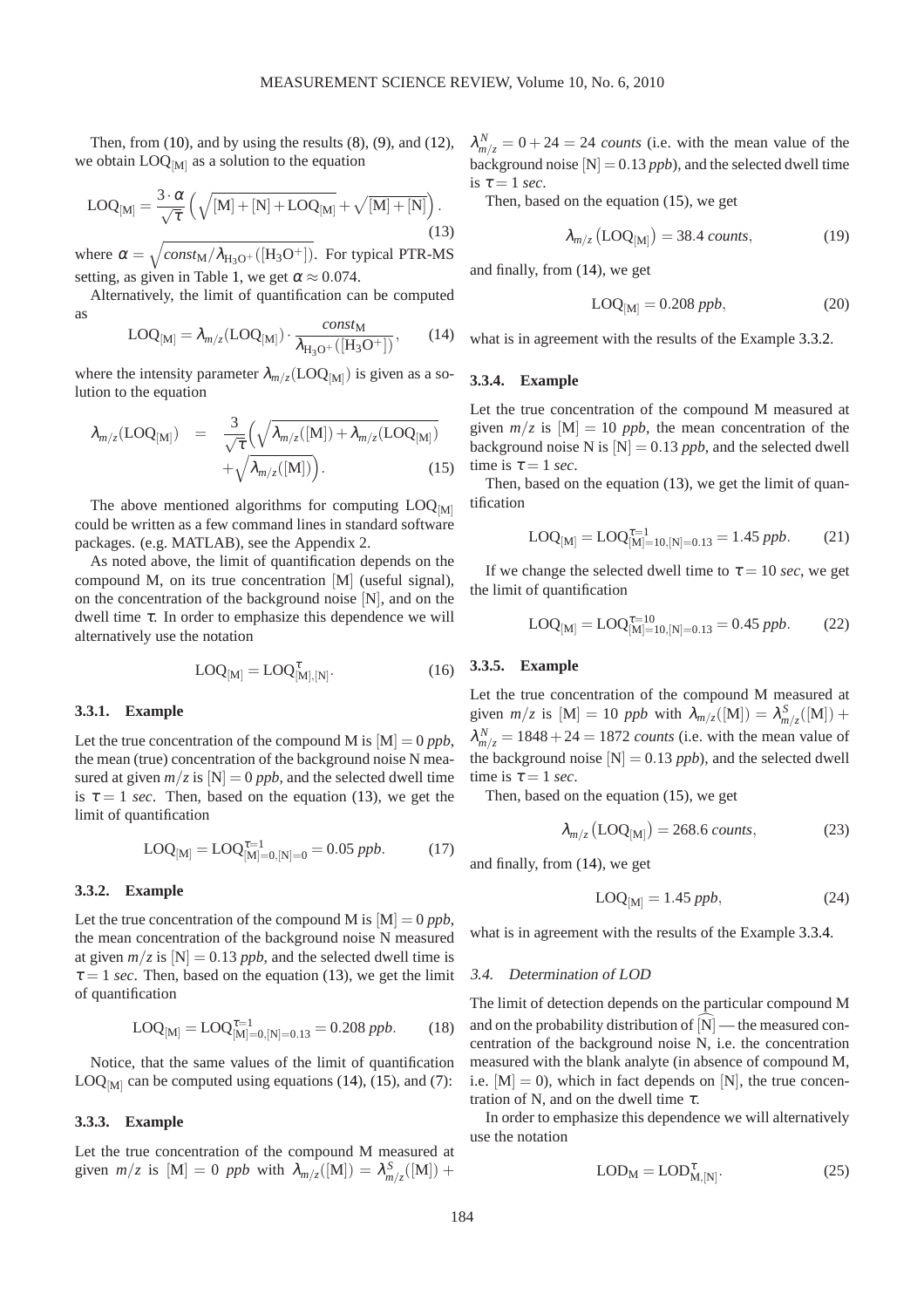The limit of detection  $\text{LOD}_M$  is defined as the true concentration [M] of the compound M, such that the 1%-percentile of the probability distribution of the measured concentration  $[\widehat{M}]$  equals the 99%-percentile of the distribution of  $[\widehat{N}]$ .

Using the theoretical model based on the ratio of independent Poisson distributed random variables it is possible to cal-culate the exact cumulative distribution functions<sup>[2](#page-5-0)</sup> as well as the required percentiles of the distributions.

To be able to do that, it is necessary to know the parameters: *const*<sub>M</sub>  $\approx 9.2 \cdot 10^4$ ,  $\lambda_{H_3O^+} = \lambda_{H_3O^+}([H_3O^+])$  =  $Mean\left(countrate_{H_3O^+}([H_3O^+])\right) \approx 1.7 \cdot 10^7, \ \ \lambda_{m/z}([M]) =$  $\lambda_{m/z}^N$  as [M] = 0, and the dwell time  $\tau$ .

In general, the mean countrate of the background noise observable at the mass-to-charge ratio  $m/z$ , i.e. the parameter  $\lambda_{m/z}^N$ , is unknown and should be estimated from independent experiments. For illustration, typical mean countrates of PTR-MS measurements of blank analyte (i.e. countrates of the background noise) are presented for selected  $m/z$  in Table [2.](#page-3-0)

The algorithm for computing  $\text{LOD}_M$  from the exact distribution based on the ratio of independent Poisson distributed random variables is numerically highly intensive. So, as a simple alternative, the limit of detection can be approximately computed as

<span id="page-5-1"></span>
$$
LOD_M \approx \lambda_{m/z} (LOD_M) \cdot \frac{const_M}{\lambda_{H_3O^+}([H_3O^+])}.
$$
 (26)

where the parameter  $\lambda_{m/z}$  (LOD<sub>M</sub>) is given as the smallest solution to the equation

<span id="page-5-2"></span>
$$
p_{0.01} \left( \lambda_{m/z}^N + \lambda_{m/z} (LOD_M) \right) = p_{0.99} \left( \lambda_{m/z}^N \right). \tag{27}
$$

Here,  $p_{0.99}(\lambda_{m/z}^N)$  denotes the 99%-percentile of the distribution  $Poisson(\tau \cdot \lambda_{m/z}^N)$  and  $p_{0.01}(\lambda_{m/z}^N + \lambda_{m/z})$  denotes the 1%percentile of the distribution  $Poisson(\tau \cdot (\lambda_{m/z}^N + \lambda_{m/z}))$  for arbitrary <sup>λ</sup>*m*/*<sup>z</sup>* .

The approximate algorithm for computing  $\text{LOD}_M$  could be written as a few command lines in standard software packages, see the Appendix 2.

# **3.4.1. Example**

Consider the LOD determination for concentration measurements of the acetone, say M, measured at the mass-to-charge ratio  $m/z = 59$ .

Let the estimated concentration of the background noise (i.e. blank analyte,  $[M] = 0$ ), is characterized by the Poisson random variable with the parameter  $\lambda_{m/z=59}([M] = 0)$  =  $\lambda_{m/z=59}^{S}([M] = 0) + \lambda_{m/z=59}^{N} = 0 + 24 = 24$  *counts*, and the selected dwell time is  $\tau = 1$  *sec.* 

The 99%-percentile of the distribution of measured concentration of blank analyte is calculated, based on the equation [\(2\)](#page-0-2), as the percentile of the distribution of the ratio of two independent Poisson distributed random variables, with the parameters  $\lambda_{m/z}^N = 24$  and  $\lambda_{H_3O^+} = 1.7 \cdot 10^7$ , multiplied by the constant *const*<sub>M</sub>.

By using the algorithm for computing the exact distribution function we get the value of the 99%-percentile of the distribution of the background noise,  $p_{0.99}(\lambda_{m/z}^N) = 0.195$  *ppb*.

Further, by searching through the space of all possible parameters  $\lambda_{m/z}$  of the exact distribution of the ratio of two independent Poisson distributed random variables, we find the value of the parameter  $\lambda_{m/z}$ (LOD<sub>M</sub>) such that  $p_{0.01}(\lambda_{m/z}^N +$  $\lambda_{m/z}(\text{LOD}_M)) = p_{0.99}(\lambda_{m/z}^N)$  (i.e. the 1%-percentile of the exact distribution of the measurements at the true concentration  $\text{LOD}_M$  equals to the 99%-percentile of the noise), we get  $\lambda_{m/z}(\text{LOD}_M) = 28 \text{ counts}.$ 

Then,  $\text{LOD}_M$  is given as the mean value of the exact distribution with the parameter  $\lambda_{m/z}^{\text{LOD}}$ , i.e.

<span id="page-5-3"></span>
$$
LODM = 0.152 ppb.
$$
 (28)

For comparison, we also present result of the approximate algorithm based on [\(26\)](#page-5-1) and [\(27\)](#page-5-2). The 99%-percentile of Poisson $(\lambda_{m/z}^N)$  is  $p_{0.99}(\lambda_{m/z}^N) = 36$  *counts*. By solving the equation [\(27\)](#page-5-2) we get  $\lambda_{m/z}(\text{LOD}_M) = 28$ . Finally, from [\(26\)](#page-5-1) we get

$$
LODM = 28 \cdot \frac{const_{\rm M}}{\lambda_{\rm H_3O^+}} = 0.152 \, ppb,
$$
 (29)

what is in agreement with  $(28)$ , the result of exact computation.

## 4. CONCLUSIONS AND DISCUSSION

Determination of statistical detection limits is typically based on calibration measurements, but this approach is considerably limited, especially for measurements with very low concentrations of the analyte. In general, the detection limits depend on the substance concentration (useful signal) and on the explained and/or unexplained background noise.

In this paper we have suggested a model-based determination of detection limits (LOQ and LOD) for proton-transferreaction mass spectrometer (PTR-MS). The assumed theoretical model for the concentration measurements of the analyte (volatile organic compound, say  $M$ ) [M] is proportional to the ratio of two independent Poisson distributed random variables, as described in Section 3. This model covers the situations when the measurement process is influenced by the presence of the background noise and respects the effect of the dwell time (i.e. the time of PTR-MS measurement).

The theoretical model-based approach assumes the exact knowledge of the parameters characterizing the noise and the measurement process by PTR-MS. In real situations, the intensity of the noise should be estimated from independent experiments.

<span id="page-5-0"></span> $2A$  Matlab software package for numerical computation of the cumulative distribution function as well as the mean and the variance of the ratio of two independent Poisson distributed random variables is available at http://www.mathworks.com/matlabcentral/fileexchange/25843 poissratiocdf.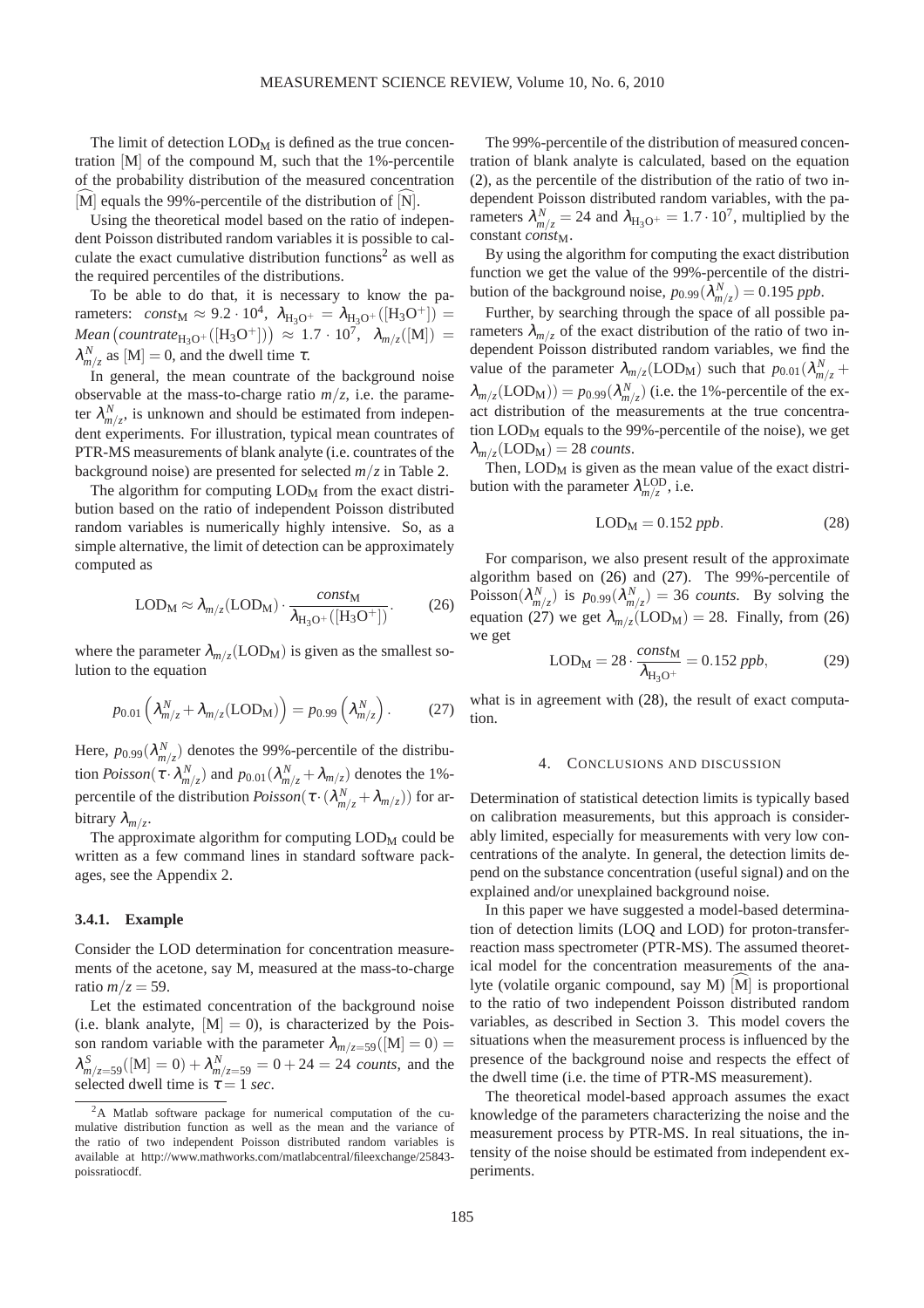The algorithms for computing the limit of quantification (LOQ) as well as the limit of detection (LOD) are very simple. As we have illustrated in this paper, the working algorithms for computing LOQ and LOD could be written as a few command lines in standard software packages for technical computing, as e.g. in MATLAB.

## 5. ACKNOWLEDGEMENTS

This work was supported by the bilateral project of the Scientific-Technical Cooperation Austria-Slovakia (SK 01/2009 and APVV-SK-AT-0003-09), by the Jubiläumsfonds of the Austrian National Bank (project 12760), and by the grants VEGA  $1/0077/09$ , VEGA  $2/7087/27$  and MŠMT ČR LC06024.

## APPENDIX 1

As mentioned above, determination of detection limits is critical in meeting the needs of analytical science. Data users must understand the limitations of reporting the analytical data measured down to their detection limits in order to minimize the risk of making poor decisions. Unfortunately, there is no unique and unambiguous definition of LOQ and/or LOD. The problem of detection limits, focused on different analytical methods and methodology, was broadly studied and analyzed in the literature, see e.g. [\[2\]](#page-7-3), [\[15\]](#page-8-6), [\[4\]](#page-7-4), [\[14\]](#page-8-9), [\[8\]](#page-8-10), [\[7\]](#page-8-2), [\[3\]](#page-7-5), [\[5\]](#page-7-0), [\[12\]](#page-8-11), [\[11\]](#page-8-12).

Here we shall use the statistical concept for determination of the detection limits as suggested in e.g. in [\[3\]](#page-7-5) and [\[12\]](#page-8-11).

Although LOD and LOQ, as presented in [\[3\]](#page-7-5) and [\[12\]](#page-8-11), are considered for situations when the calibration function (in the simplest cases it is the calibration line) is available, we can use this concept of LOD and LOQ also in the situations when the given theoretical model is assumed to be valid for modeling the relation between the measured concentration (in this paper denoted as  $[M]$ ) and the true concentration (in this paper denoted as [M]).

It means that for a given true concentration, say *x*, we can calculate the predicted value of the measured concentration, say  $Y_x$ , together with the  $(1 - 2\alpha)$ -prediction interval  $\left(x\gamma_1^{(\alpha)}\right)$  $\gamma_1^{(\alpha)}, \; x \gamma_2^{(\alpha)}$  $\chi_2^{(\alpha)}$ ), i.e. with the random interval for which the relations

$$
Pr\left(Y_x > x\gamma_1^{(\alpha)}\right) = 1 - \alpha, \tag{30}
$$

$$
\Pr\left(Y_x < x\gamma_2^{(\alpha)}\right) = 1 - \alpha,\tag{31}
$$

hold true. The  $_{x}\gamma_{1}^{(\alpha)}$  $\gamma_1^{(\alpha)}$  and  $_\text{x}\gamma_2^{(\alpha)}$  $\chi^{(\alpha)}_2$  are the proper (lower and upper) prediction limits.

*Definition of LOD*. LOD is such a (true) concentration  $\text{LOD}_{(0)}$  that

$$
LOD_{(0)}\gamma_1^{(\alpha)} = 0\gamma_2^{(\alpha)}.
$$
 (32)

*Definition of LOQ.* LOQ for the (true) concentration  $x$  is such a minimal (true) concentration  $\text{LOQ}_x$  for which the relation

$$
\frac{Std(Y_x) + Std(Y_{x+LOQ_x})}{Mean(Y_{x+LOQ_x}) - Mean(Y_x)} = \frac{1}{k},
$$
\n(33)

where *k* is a given constant (in the paper we consider  $k = 3$ ), *Mean*( $Y_x$ ) and *Std*( $Y_x$ ) are the mean value and the standard deviation of the random variable  $Y_x$ , respectively.

In the case of having a regression line  $Y_x = \beta_0 + \beta_1 x + \beta_2 x$  $\varepsilon_x$ ,  $\varepsilon_x \sim N(0, \sigma^2)$  (homoscedastic case), i.e. if we have realizations *y*1,*y*2,...,*y<sup>n</sup>* of independent normally distributed measurements  $Y_{x_1}, Y_{x_2}, \ldots, Y_{x_n}$  with equal dispersions, the predicted response of *Y* for a given *x* is

$$
Y_x = b_0 + b_1 x + \varepsilon_x \tag{34}
$$

with the mean value  $Mean(Y_x) = \beta_0 + \beta_1 x$  and

$$
b_0 = \bar{y} - b_1 \bar{x}, \qquad (35)
$$
\n
$$
\sum_{k=1}^{n} (x_k - \bar{x}) y_k
$$

$$
b_1 = \frac{\sum_{i=1}^n (x_i - \bar{x}) y_i}{\sum_{i=1}^n (x_i - \bar{x})^2},
$$
\n(36)

are the least-squares estimates of  $b_0$  and  $b_1$  (see e.g. [\[12\]](#page-8-11)). The upper prediction limit for blank signal  $(x = 0)$  is

$$
0\gamma_2^{(\alpha)} = b_0 + t_{n-2}(1-\alpha)\sqrt{\frac{\sum_{i=1}^n (y_i - b_0 - b_1 x_i)^2}{n-2}}
$$

$$
\times \sqrt{1 + \frac{1}{n} + \frac{\overline{x}^2}{\sum_{i=1}^n (x_i - \overline{x})^2}},
$$
(37)

 $(t_{n-2}(1-\alpha))$  is the  $(1-\alpha)$ –quantile of Student *t* distribution with  $n - 2$  degrees of freedom). LOD is such a true concentration  $\text{LOD}_{(0)}$  that

$$
LOD_{(0)}\gamma_1^{(\alpha)} = b_0 + b_1LOD_{(0)}
$$
  

$$
-t_{n-2}(1-\alpha)\sqrt{\frac{\sum_{i=1}^{n}(y_i - b_0 - b_1x_i)^2}{n-2}}
$$
  

$$
\times\sqrt{1 + \frac{1}{n} + \frac{(LOD_{(0)} - \bar{x})^2}{\sum_{i=1}^{n}(x_i - \bar{x})^2}}
$$
  

$$
= 0\gamma_2^{(\alpha)}.
$$
 (38)

For a given *x* the proper estimate of  $Mean(Y_x)$  is

$$
Mean(Y_x) = b_0 + b_1 x,\tag{39}
$$

and the proper estimate of  $Std(Y_x)$  is

$$
\widehat{Std(Y_x)} = \left( \frac{1}{n-2} \sum_{i=1}^{n} (y_i - b_0 - b_1 x_i)^2 \times \right) \times \left( 1 + \frac{1}{n} + \frac{(x - \overline{x})^2}{\sum_{j=1}^{n} (x_j - \overline{x})^2} \right) \right)^{\frac{1}{2}}.
$$
 (40)

The estimate of LOQ for given  $x$  is  $\text{LOQ}_x$  for which

$$
\frac{k}{b_1} \left[ \widehat{Std(Y_x)} + Std(\widehat{Y_{x+LOQ_x}}) \right] = LOQ_x, \tag{41}
$$

2) is valid. For more details see  $[12]$ .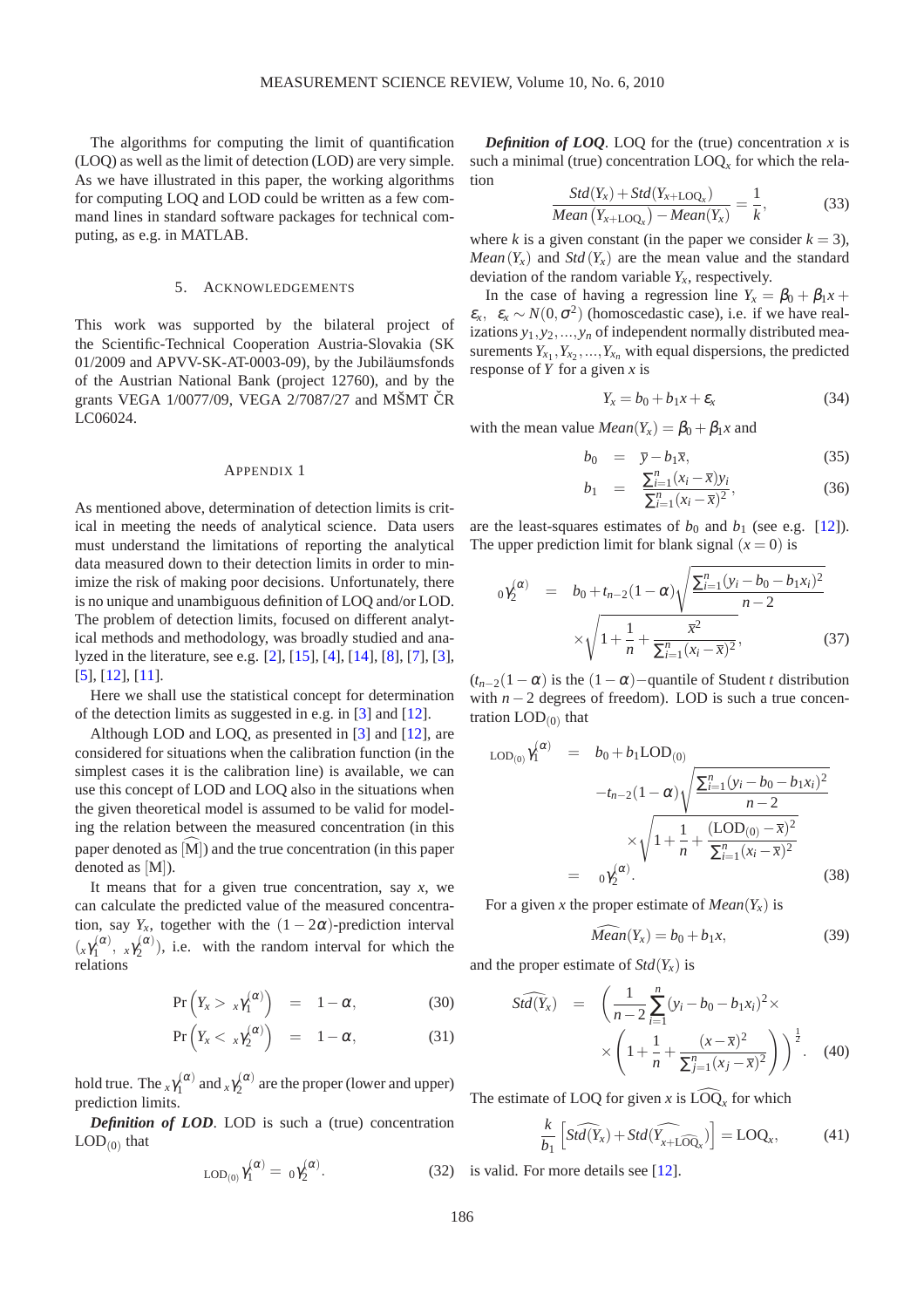## APPENDIX 2

Here we present a simplified version of the algorithms for computing the limit of quantification (LOQ) and the limit of detection (LOD). As illustrated, the working algorithms for computing LOQ and LOD are very simple and could be written as a few command lines in standard software packages for technical computing, as e.g. in MATLAB.

## 5.1. Computing the LOQ from concentrations

```
% Computing the LOQ from concentrations
% Example 3.3.2
% Set the PTR-MS settings
constM = 9.2e4;
lambdaH3O = 1.7e7;
C = constM/lambdaH3O;
a = sqrt(C);% Set the parameters - Example 3.3.2
tau = 1;
M = 0;N = 0.13MN = M + N;% Set the function defined by eq. (13)
eq13 = inline( ...'sqrt(tau)*x-3*a*(sqrt(MN+x)+sqrt(MN))',...
 'x','MN','tau','a');
% LOQ: the solution of eq. (13)
LOQ = ...fzero(@(x) eq13(x, MN, tau, a), [0 5]);
```
## 5.2. Computing the LOQ from countrates

```
% Computing the LOQ from countrates
% Example 3.3.3
```

```
% Set the PTR-MS settings
constM = 9.264lambdaH3O = 1.7e7C = constM/lambdaH3O;
```

```
% Set the parameters - Example 3.3.3
tau = 1;
lambdaS = 0;lambda = 24;
l = lambdaS + lambdaN;
```

```
% Set the function defined by eq. (15)
eq15 = inline(...
 'sqrt(tau(tau)*x-3*(sqrt(1+x)+sqrt(1)))',...'x','l','tau');
```

```
% lambdaLOQ: the solution of eq. (15)
lambdaLOQ = ...fzero(@(x)eq15(x,l,tau),[0 500]);
```
% LOQ: the solution of eq. (14)  $LOQ =$  lambdaLOQ  $\star$  C;

# 5.3. Computing the LOD

```
% Computing the LOD from countrates
% Example 3.4.1
% Set the PTR-MS settings
constM = 9.2e4;lambdaH3O = 1.7e7;C = constM/lambdaH3O;
% Set the parameters from the Example 3.4.1
tau = 1;
lambdaS = 0;lambda = 24;
l = lambdaS + lambdaN;
% Set the function defined by eq. (27)
eq27 = ...inline('p99-poissinv(0.01,tau*(x+1N))',...'x','p99','lN','tau');
% lambdaLOD: the solution of eq. (27)
p99 = \text{poissinv}(0.99, \text{tau*lambdaM});lambdaLOD = fzero(\mathcal{Q}(x)...eq27(x, p99, lambdaN, tau), [eps 100]);
% LOQ: the solution of eq. (26)
```
## **REFERENCES**

 $LOD = round(lambdaLOD) * C;$ 

- <span id="page-7-2"></span>[1] Arendacká, B., Schwarz, K., Štolc, S., Wimmer, G., Witkovský, V. (2008). Variability issues in determining the concentration of isoprene in human breath by PTR-MS. *Journal of Breath Research* 2(3), 037007 (8pp).
- <span id="page-7-3"></span>[2] Arinbruster, D., Tillman, M., Hubbs, L. (1994). Limit of detection (LOD) / limit of quantitation (LOQ): Comparison of the empirical and the statistical methods exemplified with GC-MS assays of abused drugs. *Clinical Chemistry* 40(7), 1233–1238.
- <span id="page-7-5"></span>[3] Cox, C. (2005). Limits of quantitation for laboratory assays. *Appl. Statist.* 54(1), 63–76.
- <span id="page-7-4"></span>[4] Currie, L. (1997). Detection: International update, and some emerging dilemmas involving calibration, the blank, and multiple detection decisions. *Chemometrics and Intelligent Laboratory Systems* 37, 151–181.
- <span id="page-7-0"></span>[5] de Gouw, J., Warneke, C. (2007). Measurements of volatile organic compounds in the earth's atmosphere using proton-transfer-reaction mass spectrometry. *Mass Spectrom Rev* 26(2), 223–57.
- <span id="page-7-1"></span>[6] de Gouw, J. A., Goldan, P. D., Warneke, C., Kuster, W. C., Roberts, J. M., Marchewka, M., Bertman, S. B., Pszenny, A. P., Keene, W. C. (2003). Validation of proton transfer reaction-mass spectrometry (PTR-MS)